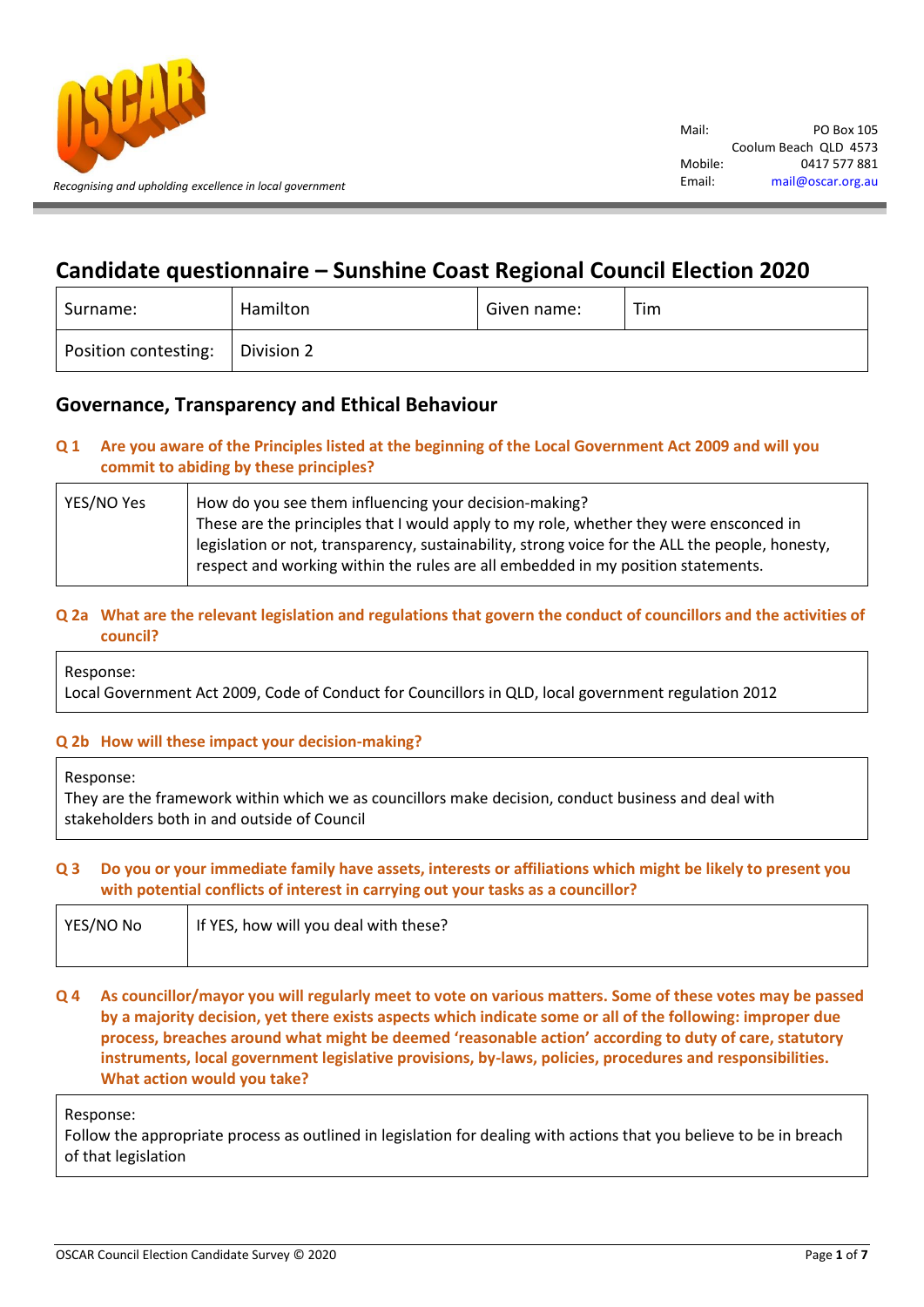#### **Q 5 Do you believe that all Council meetings should be open to the public?**

| YES/NO No | If NO, then what circumstances might justify a closed meeting?                                  |  |
|-----------|-------------------------------------------------------------------------------------------------|--|
|           | Where the topic of the meeting is such that if it was held in the public domain, it would be to |  |
|           | the detriment of the constituents (eg. Commercially sensitive contract negotiations) or where   |  |
|           | legislation dictates that the meeting should e in private (eg dealing with council employee     |  |
|           | contracts)                                                                                      |  |
|           |                                                                                                 |  |

#### **Q 6 Do you support providing requested information to the community without the need for individuals and organisations having to resort to Right to Information applications?**

YES/NO

**Q 7 Will you commit to voting to implement the live streaming and video recording of council meetings at Caloundra, Nambour and subsequently Maroochydore by 30 June 2020?**

YES/NO Yes

#### **Q 8 Do you support that, once the previously published reasons for confidentiality have passed, the live recording, related documentation and information of the confidential meeting should immediately be made public?**

| YES/NO Yes | If NO, why not? |
|------------|-----------------|
|            |                 |

#### **Q 9 Do you support all financial dealings of Council in relation to major projects such as, but not limited to, the Sunshine Coast Airport Expansion, The Maroochy CBD, the Broadband Cable, the City Hall and the Solar Farm being made fully available to ratepayers once a decision to proceed has been made?**

| YES/NO No | If NO, why not?                                                                                   |
|-----------|---------------------------------------------------------------------------------------------------|
|           | I would support the release of the information once it has reached a point where releasing it     |
|           | will have no detrimental impact to the constituents and there are no legal restrictions to do so. |

#### **Q 10 What do you mean by, and how would you measure, sustainable development?**

Response:

Development that meets our current needs without adversely compromising the ability of future generations to meet there's.

#### **Q 11 Are you endorsed or supported by any registered political party?**

YES/NO No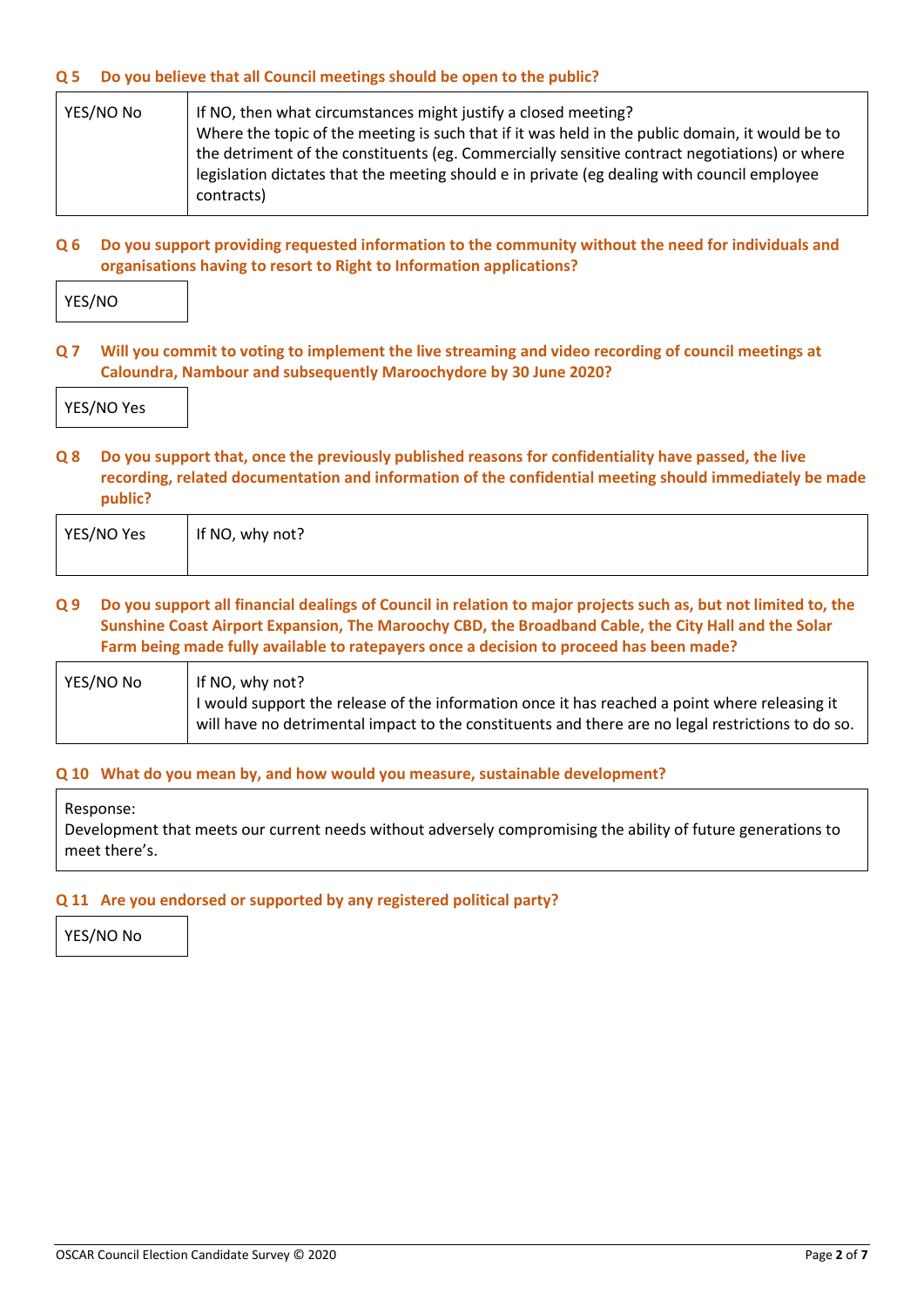## **Climate change**

#### **Q 12 Do you accept that:**

| (a) | as the level of carbon dioxide in the atmosphere increases the proportion of the sun's<br>radiant energy that is retained by the earth increases?                                                                                             | YES/NO Yes |
|-----|-----------------------------------------------------------------------------------------------------------------------------------------------------------------------------------------------------------------------------------------------|------------|
| (b) | consequences of the increase in the retained energy include rising average<br>temperatures and major changes in weather patterns that can result in drought and<br>heavy rain in areas where such weather events had not previously occurred? | YES/NO     |
| (c) | the combustion of fossil carboniferous fuels such as coal, oil and natural gas has been<br>a major contributor to the increase in the level of carbon dioxide in the atmosphere<br>that has occurred since industrialisation began?           | YES/NO Yes |
| (d) | clearing of forest for agriculture and housing has also contributed to the increase in<br>carbon dioxide levels in the atmosphere?                                                                                                            | YES/NO Yes |
| (e) | the major source of greenhouse gas emissions for local government comes from the<br>decomposition of organic residues in landfill?                                                                                                            | YES/NO     |
| (f) | maintenance of biodiversity as close as possible to what it was before human<br>intervention is essential for the healthy survival of the human species?                                                                                      | YES/NO     |

#### **Q 13 What do you see as the key impacts of Climate Change on the Sunshine Coast?**

Response:

- rising sea levels
- more extreme weather events
- increasing temperatures
- changes to biodiversity (plants and animals)

#### **Q 14 How should the Sunshine Coast Regional Council deal with this now and into the future?**

Response:

I believe the SCRC's Environment and Liveability Strategy is a good start, it outlines clear and achievable actions that will help prepare the region for the impacts of climate change. This is a far more effective reaction to climate change than any headline hunting declarations that have no real plans or policy behind them. That doesn't mean that we cannot be continually striving to achieve more and adapting further as our environment changes and adapts

#### **Q 15 Do you support the SCRC in joining other councils in signing a Declaration of Climate Emergency?**

YES/NO No

**Q 16 Will you advocate for the SCRC to have a moratorium on any development proposed in areas vulnerable to the impact of climate change such as in flood-prone areas and coastal zones until such time as the Coastal Hazard Adaptation Strategy is completed?**

YES/NO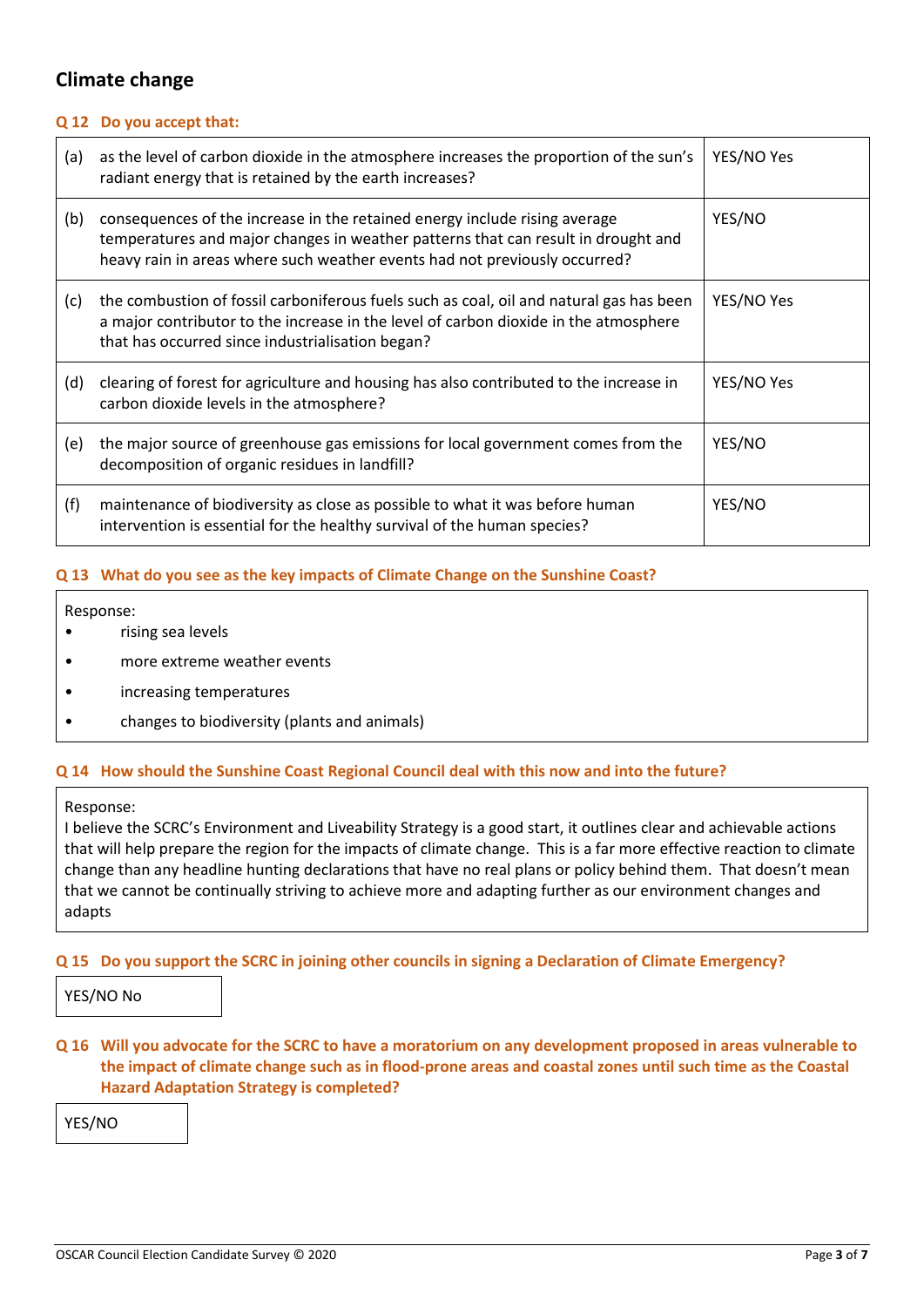## **Planning issues**

#### **Q 17 Do you agree that:**

| (a) | development applications that conflict with the relevant Planning Scheme Acceptable<br>Outcomes and other planning instruments should be refused?                                                                                                                                                                       | YES/NO     |
|-----|-------------------------------------------------------------------------------------------------------------------------------------------------------------------------------------------------------------------------------------------------------------------------------------------------------------------------|------------|
| (b) | genuine community consultation should be undertaken in the early stages of a<br>Proposed Planning Scheme amendment and prior to being progressed to the state?                                                                                                                                                          | YES/NO Yes |
| (c) | applicants wishing to lodge a Development application that substantially does not<br>comply, or seeks to over-ride the Planning Scheme should be advised to await the<br>formulation of the next planning scheme when they can lodge a submission on that<br>new planning scheme during the public consultation period? | YES/NO No  |
| (d) | that development that is vulnerable to the impacts of Climate Change, flooding, and<br>inundation be prohibited?                                                                                                                                                                                                        | YES/NO     |

#### **Q 18 Do you agree that:**

| (a) | Planning Scheme provisions regarding density, site cover, height and parking<br>requirements must comply with the Acceptable Outcomes in the Planning Scheme?                                       | YES/NO     |
|-----|-----------------------------------------------------------------------------------------------------------------------------------------------------------------------------------------------------|------------|
| (b) | financial contributions in lieu of the provisions of onsite parking should not be<br>allowed unless improvements are provided within 200 metres of the development?                                 | YES/NO     |
| (c) | greater enforcement is needed where a developer constructs (or private certifier<br>signs off) other than what has been approved, particularly in relation to height and<br>density of development? | YES/NO Yes |

### **Q 19 What is your understanding of when it is appropriate to override the Planning Scheme, when there are conflicts?**

#### Response:

The planning scheme reflects a considered and balanced view and is the result of good consultation and proper process. It is important that we all have confidence in the plan, and for councils to stick to the plan

- it's the agreed plan and it embodies the agreed balance;
- it creates a level playing field (fairness and transparency);
- it creates certainty for both public and private investment; and
- shaping the future of a place takes time and commitment.

But We need flexibility to respond to unusual circumstances and emerging needs that will inevitably arise and we needed flexibility to encourage innovation and not stifle creativity;

- Where discretion is used it is to be applied transparent and "above the table");
- We need to be more concerned with outcomes rather than conforming to arbitrary standards; and

• We need to be more focussed on the actual effects or impacts of development than artificial definitions or spatial designations.

#### **Q 20 Would you support extending submission timeframes from the statutory minimum in relation to Planning Scheme amendments?**

YES/NO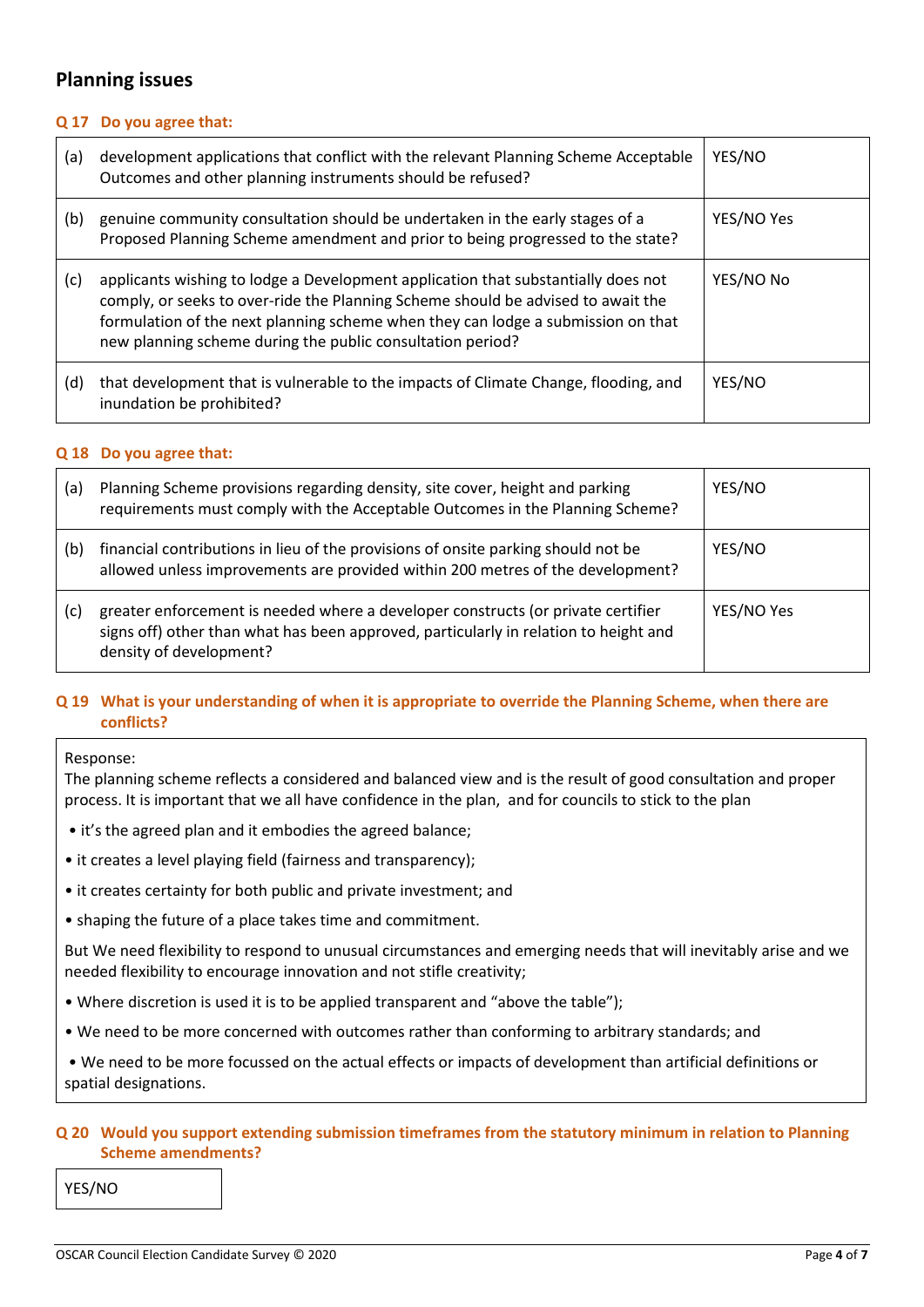**Q 21 The floodplains of the Sunshine Coast have been extensively filled primarily for urban development. This has increased the risk to people, property, infrastructure and the environment from coastal inundation and flooding and contributes to greater exposure to extreme weather events associated with climate change. Planning instruments, State Planning regulation and various reports give regulatory and guidance material regarding floodplain management with land-use one of the key areas to avoid and manage risk. Will you act to prohibit further development on the floodplains?**

#### Response:

I would judge any application based on its merits under the Planning Scheme and on the advice of the relevant expert authorities from all levels of government

#### **Q 22 With respect to the South East Queensland Regional Plan (Shaping SEQ) that was given effect on 11 August 2017, do you support the Plan in its current form relating to the Northern sub-region, including designation of the Urban footprint and population targets?**

YES/NO

#### **Q 23 Do you support the proposed Coolum West intense residential/mixed use development and wave pool proposal on significantly constrained land, which is also outside the urban footprint?**

| YES/NO | If NO, will you, if elected to council, support SCRC advocating to the State Government against |  |
|--------|-------------------------------------------------------------------------------------------------|--|
|        | this proposal? YES/NO                                                                           |  |

#### **Q 24 What is your view in relation to this statement:**

*"ALL mixed-use multi-residential buildings requiring a Material Change of Use (MCU) must be "impact assessed" except where compliance is achieved with all relevant SCPS "Acceptable Outcomes" in the codes applicable to each development application. Community notification and rights of appeal in the P&E Court will therefore be restored for all non-compliant applications simply by this change"*

Response:

**Q 25 The coastal hazard and "erosion prone area" is defined by the Queensland Government and State Planning Policy Guidance states redevelopment is to "avoid urban footprint expansion into erosion prone areas (3.2)".**

**How will you participate in supporting a change to limit or avoid increases in the footprint and density of medium and high rise mixed use -residential buildings in these designated coastal hazard areas to reduce overall risk?**

#### Response:

We have both a civic and legislative obligation to allow for population growth. We have two options to deliver this, either we increase density, or we increase urban sprawl. I sit firmly in the increased density camp. But the location of that increased density is critical. It should be suitably setback from our sand dunes, beaches and waterways so as not to effect erosion, cause shadowing or impact the natural fauna that inhabits these areas. Densification should be on major transport corridors and our business and retails areas. But the infrastructure has to also be implemented to accommodate it.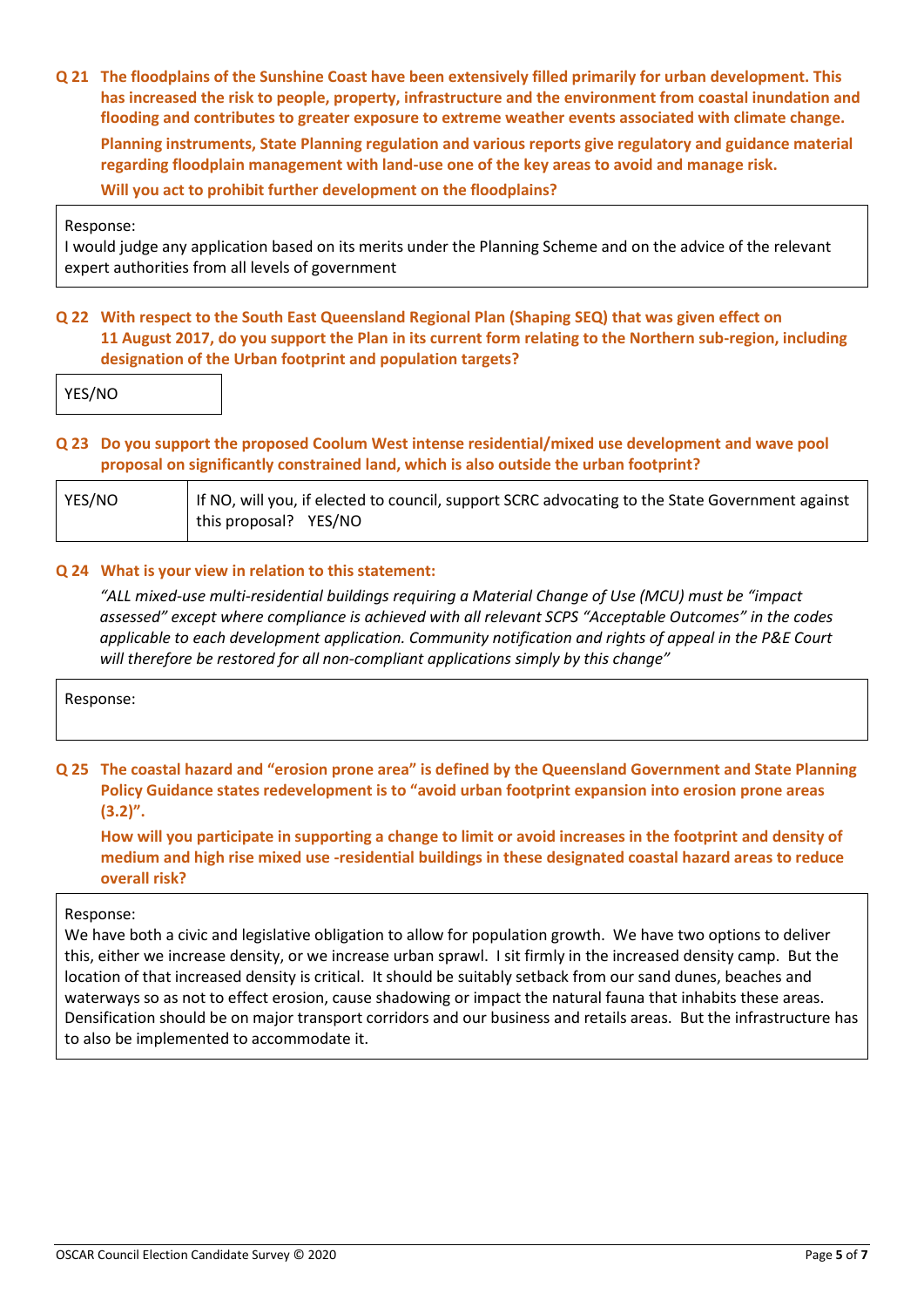## **General**

#### **Q 26 The Sunshine Coast Regional Council ratepayers have been consistently hit with annual rate increases much higher than the region's CPI. How would you address this?**

#### Response:

Unfortunately I have not had sufficient time to access all of the data in relation to this, for example from what baseline, how does it compare to similar size regions, did one off costs impact the increases etc. But as a councillor we would have a responsibility to be fiscally responsible in the setting of our budgets and should always strive to be efficient and effective in all the services we deliver to reduce the costs to rate payers as much as possible

**Q 27 Would you support a proposal that all Statutory Community Engagement exercises either by Council or other parties (including developers) must be carried out by a demonstrably independent and professional third party organisation according to specific pre-determined parameters?**

YES/NO No

**Q 28 Do you support the Environment Levy and its policies, including continued acquisition of land for conservation, partnership funding for Land for Wildlife and other environment programs?**

YES/NO Yes

#### **Q 29 Do you live in the division for which you are standing as a Councillor?**

YES/NO/NA Yes

#### **Q 30 If elected, how do you intend to engage with your community?**

Response:

Yes it is a key principle of my beliefs in what is required of my role

#### **Q 31 If elected as a Divisional Councillor how will you advance the specific needs of your Division?**

Response:

Yes, it is at the core of my position, a fair deal for Division 2 and the wider Caloundra area. Its our turn.

#### **Q 32 Why do you think that you are the best candidate for your Division or as Mayor?**

Response:

I am committed to getting a fair deal for the Caloundra region, its our turn

I believe in open communication and will always listen to the needs of those that live work and play in our region

I understand the challenges faced by SME's and will look to lessen their burden at the local level.

I am a safe pair of hands with the necessary experience dealing with all levels of government as well as community groups and local residents.

I have the experience of working in large organizations with 1000's of employees and billion dollar budgets.

I have over 40 years of growing up with this region, I have seen what works and what doesn't.

I will fight to keep local government free of the influences of party politics and back room deals.

I believe in a strong community responsibility, no-one should fall through the gaps

I am a true independent

• I have never been a member of a political party,